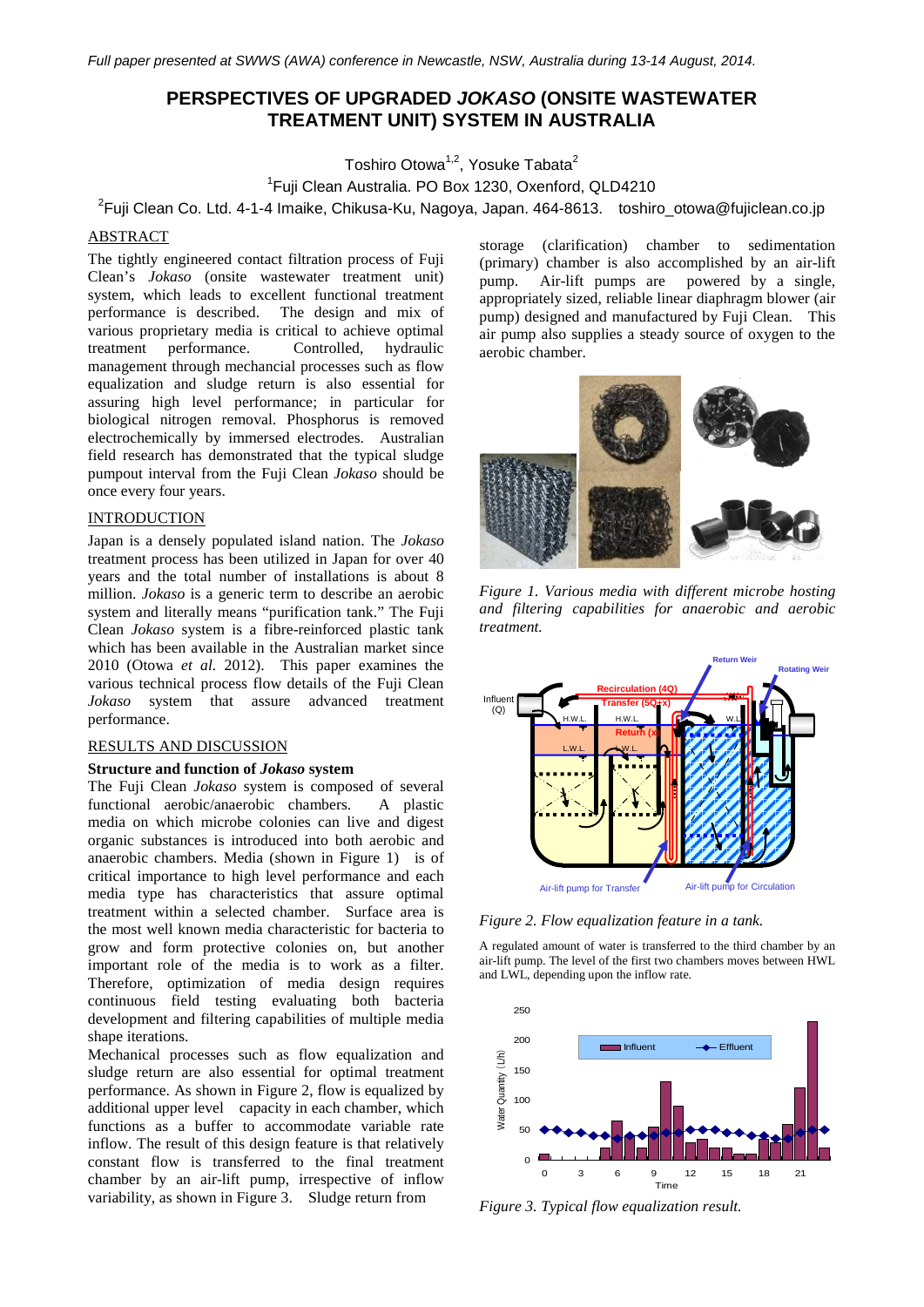### **Nutrient removal (Nitrogen).**

Several biological nitrogen removal procedures have been deployed in the onsite treatment industry, such as 1) Series process of BOD removal - Nitrification, Denitrification followed by carbon removal, 2)<br>Aerobic-Anaerobic recirculation; 3) Sequential Aerobic-Anaerobic recirculation; 3) aeration/non-aeration process. One of the most commonly adopted procedures for residential onsite units in Japan is the aerobic-anaerobic recirculation process. Total nitrogen is removed by the combination of aerobic and anaerobic biodegradations. Four distinctive steps (chemical and mechanical) are involved in this process. The first is the anaerobic hydrolysis reaction for protein and amino acid to decompose and form ammonium nitrogen. The second, is a process in an aerobic chamber, bacteria nitrify (oxidize) ammonium nitrogen to form nitrite and then nitrate ions (biological nitrification):

$$
NH_4^+ + 2O_2 + 2OH \rightarrow NO_3^+ + 3H_2O.
$$

Oxygen and pH buffer capability (i.e. alkalinity) are essential for this reaction. The amount of oxygen stoichiometrically needed for this reaction is calculated as 3.6 kg of oxygen per 1 kg of ammonium nitrogen. In the third step, which is mechanical, liquid containing  $NO<sub>2</sub>$  and  $NO<sub>3</sub>$  ions is returned to the anaerobic chamber by an air-lift pump. Then, in the fourth step these ions are reduced by anaerobic bacteria and organic substances (i.e. Biochemical Oxygen Demand or "BOD") to form nitrogen gas (biological denitrification).:

$$
NO_3^{\cdot} + 5H \rightarrow 0.5N_2 + 2H_2O + OH.
$$

Since free oxygen will inhibit this process, the final reaction must take place in an anaerobic environment. Anaerobic bacteria use molecular oxygen from nitrogen oxides. The amount of oxygen stoichiometrically needed for this reaction is calculated as 2.9 kg per 1 kg of Nitrogen. Various parameters, such as NH4 concentration, BOD, Dissolved Oxygen, Temperature and pH influence biological nitrification, while  $NO<sub>3</sub>$ concentration, Carbon Content, Temperature and pH are critical factors for biological *de*nitrification. Among these parameters, temperature is the most influential factor. Furthermore, in this process, the nitrogen removal ratio (N) is regulated by the following equation due to the basic nature of this recycling process:

$$
N = RQ / (Q + RQ)
$$

where Q is the inflow rate and RQ is the recirculation rate. Therefore, 60-80% of the nitrogen removal rate can be achieved by properly adjusting the recirculation rate (in the Fuji Clean CE series). Most recent practical research at Fuji Clean revealed that the N value could be further increased by introducing "aerobic digestion" in the primary chamber, which reduced accumulated sludge and improved nitrogen removal to greater than 90%

(Ichinari *et al*. 2008). The aerobic digestion feature was incorporated into the most recent Fuji Clean unit (CF series) and has been available in Japanese market since 2011.

#### **Nutrient removal (Phosphorus).**

Fuji Clean treatment technology offers the option of removing phosphorus through an electrochemical process (Fuji Clean CRX series). This process, which removes phosphorus via iron electrolysis forming a removable precipitant of iron phosphate, is depicted in Figures 4 and 5. Direct current (typically 10V x 1A) is applied to a predetermined number of iron electrodes, which are immersed in the aerobic chamber. The  $Fe<sup>2+</sup>$ ion is dissolved from the anode and further oxidized to  $\text{Fe}^{3+}$  by dissolved oxygen in water. The  $\text{Fe}^{3+}$  and  $\text{PO}_4^{3+}$ combine and precipitate as  $FePO<sub>4</sub>$ , which is transferred to the first anaerobic chamber using air lift pumps and is eventually removed as sludge. Polarity is altered periodically so that electrodes are worn evenly. Electrodes need to be changed every 4-6 months, which is easily done by pulling and replacing the electrode cells. (Figure 5)



*Figure 4. Phosphorus removal by electrochemical process.*

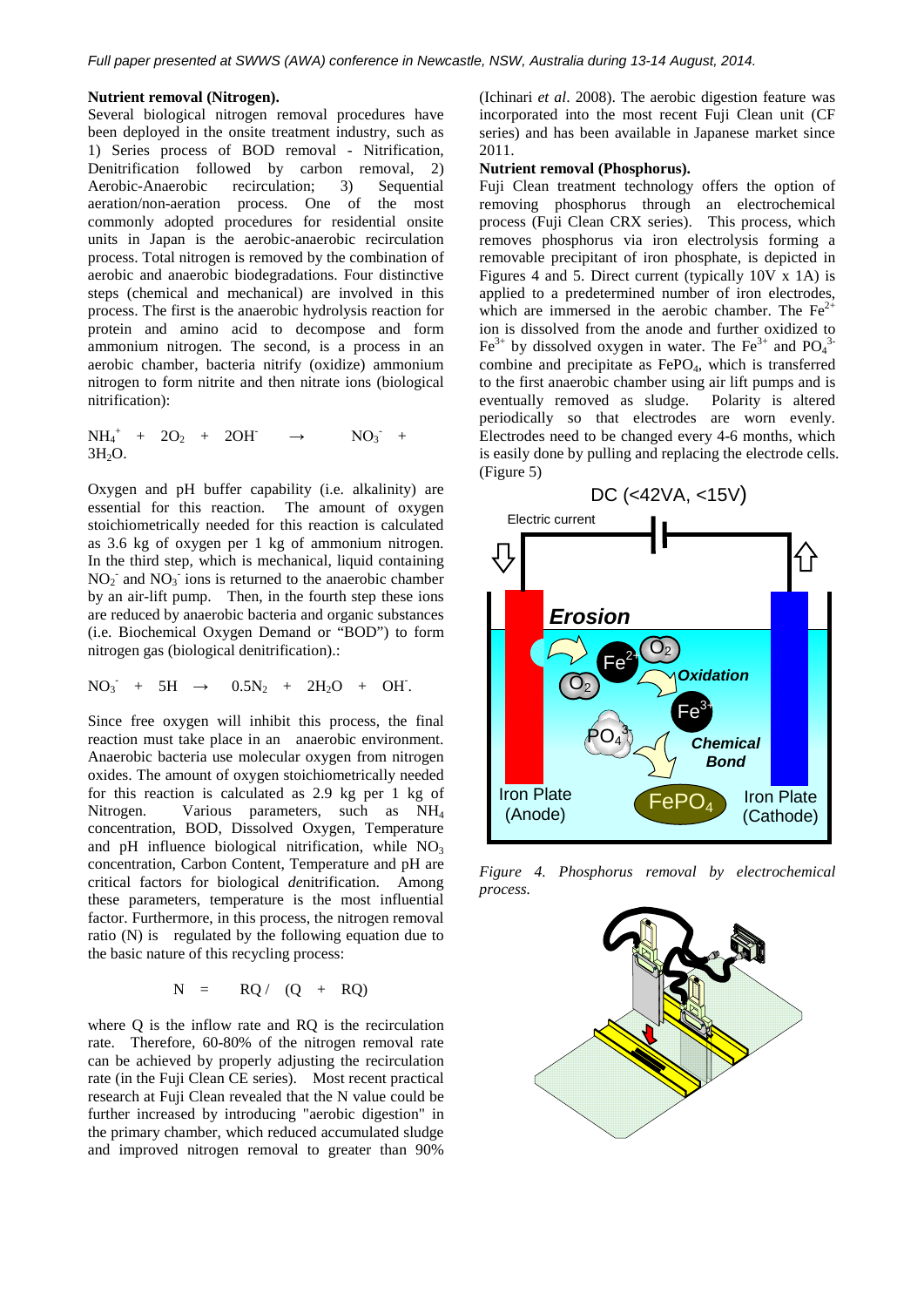*Figure 5.Diagram of typical Phosphorus removal unit.*

|                   | JAPAN        |           |            |                   | <b>AUSTRALIA</b> |                     |            |           |  |  |  |
|-------------------|--------------|-----------|------------|-------------------|------------------|---------------------|------------|-----------|--|--|--|
|                   | Actual Field |           |            | AS/NZS1546.3 Data |                  | <b>Actual Field</b> |            |           |  |  |  |
| # of sites/data   | 7,668        | 677       | 50         | 48                | 16               | 76                  | 76         | 49        |  |  |  |
| % of total        | <b>BOD</b>   | <b>TN</b> | <b>BOD</b> | <b>TSS</b>        | <b>TN</b>        | <b>BOD</b>          | <b>TSS</b> | <b>TN</b> |  |  |  |
| (%)               | (mg/L)       | (mg/L)    | (mg/L)     | (mg/L)            | (mg/L)           | (mg/L)              | (mg/L)     | (mg/L)    |  |  |  |
| 10                |              | 7.4       | 2.0        | 2.0               | 14               | 2.0                 | 1.7        | 3.2       |  |  |  |
| 20                | 2.5          | 9.0       | 2.0        | 2.0               | 15               | 2.0                 | 2.5        | 5.1       |  |  |  |
| 50                | 7.5          |           | 2.0        | 4.0               | 19               | 4.7                 | 6.0        | 10        |  |  |  |
| 80                | 19           | 31        | 4.0        | 6.0               | 21               | 12                  | 15         | 23        |  |  |  |
| 90                | 28           | 38        | 5.0        | 8.0               | 22               | 17                  | 35         | 37        |  |  |  |
| 100               | 99           | 99        | 7.0        | 9.0               | 22               | 45                  | 190        | 70        |  |  |  |
| Average (mg/L)    | 11.20        | 20.70     | 2.80       | 4.27              | 18.34            | 8.35                | 14.90      | 15.50     |  |  |  |
| Removal ratio (%) | 94           | 62        | 98         | 99                | 51               | 96                  | 95         | 63        |  |  |  |

*Table 1. Effluent quality of Fuji Clean CE series in Japan and Australia.*

#### **Data of the Fuji Clean System in Australia**

Various data for Fuji Clean CE1500EX system were collected at Caboolture (QLD) Sewage Plant and summarized in the Table 1. They were collected in the course of obtaining AS/NZS1546.3 accreditation. Average nitrogen reduction in the first six month period was 51%. Actual field effluent data (grab samples) are also summarized in the Table 1. These samples were collected from Fuji Clean CE1500EX sites in NSW, QLD and WA states and are consistent with a large sample of field data from Japan.

Upgraded units such as CRX system were developed by Fuji Clean in order to further reduce nutrients such as phosphorus. Results in Table 2 for Japan and Australia show 79-98% of BOD, TSS, Total Nitrogen and Total Phosphorus removed.

*Table 2. Effluent quality of upgraded Fuji Clean CRX series in Japan and Australia.*

|                         | Field Data in Japan |                |                |        | AS/NZS1546.3 Data in<br>Australia |                |        |        |
|-------------------------|---------------------|----------------|----------------|--------|-----------------------------------|----------------|--------|--------|
| # of<br>sites/data      | 134                 | 134            | 134            | 36     | 64                                | 64             | 64     | 78     |
| $%$ of                  | <b>BOD</b>          | <b>TSS</b>     | TN             | TP     | <b>BOD</b>                        | <b>TSS</b>     | TN     | TP     |
| total $(\% )$           | (mg/L)              | (mg/L)         | (mg/L)         | (mg/L) | (mg/L)                            | (mg/L)         | (mg/L) | (mg/L) |
| 10                      | $\overline{2}$      | 1              | 6              | 0.20   | $\overline{2}$                    | $\overline{c}$ | 3      | 0.06   |
| 20                      | 3                   | $\overline{c}$ | $\overline{7}$ | 0.28   | $\overline{c}$                    | 3              | 7      | 0.09   |
| 50                      | 5                   | 3              | 10             | 0.88   | $\overline{c}$                    | $\overline{7}$ | 10     | 0.28   |
| 80                      | 12                  | 8              | 15             | 1.30   | 6                                 | 10             | 14     | 0.54   |
| 90                      | 15                  | 10             | 20             | 1.60   | 8                                 | 13             | 17     | 0.78   |
| 100                     | 40                  | 22             | 30             | 5.30   | 31                                | 31             | 21     | 2.33   |
| Average<br>(mg/L)       | 8.1                 | 4.8            | 10.9           | 0.98   | 4.83                              | 7.37           | 9.80   | 0.40   |
| Removal<br>ratio $(\%)$ | 96                  | 97             | 81             | 80     | 98                                | 98             | 79     | 95     |

### **Easy maintenance and low energy rate**

Fuji Clean CE system in Australia (CE1500EX) is relatively light (430kg) and compact, with a tank size measuring 1440mm (width) x 2510mm (length) x 1870mm (height). Simple operation of three valves in the aeration chamber at each inspection visit makes regular maintenance easy and routine. Accumulated sludge can be easily pumped out through each baffle section. As shown in Figure 6, typical cleaning (pump) out) frequency has been determined to be once every four (4) years based on field data in Australia. Energy

consumption of blowers (80 liter/min for CE1500EX) manufactured by Fuji Clean is as low as 54W.



*Figure 6. Accumulated Sludge during the time of operation of CE1500EX in Australia. Solid line (Regression line):*  $y=0.79x$ ,  $R^2 = 0.84$ *Broken line (90% confident region)*

*Sludge level depth necessary to trigger a pumpout is defined as when accumulated sludge in anaerobic chamber reaches 40cm or more.*

### **CONCLUSIONS**

The Fuji Clean CE1500EX system was accredited as an advanced secondary system (BOD<10, TSS<10) in Queensland State and as a secondary system in all other states of Australia. About 2,000 CE systems have been sold in Australia in last five years and effluent data show consistent and reliable performance. Further nutrient removal can be achieved by an upgraded unit such as Fuji Clean CRX system.

### REFERENCES

1) Otowa T. and Tabata Y., "Effectiveness of Jokaso (onsite wastewater treatment unit) and its future perspectives in Australia" SWWS conference in Newcastle, NSW, Australia, 26-28 September, 2012.

2) Ichinari T., Otsubo A., Kozawa T., Hasegawa K., Tezuka K., Oguchi T. and Kiso Y., "Performances of